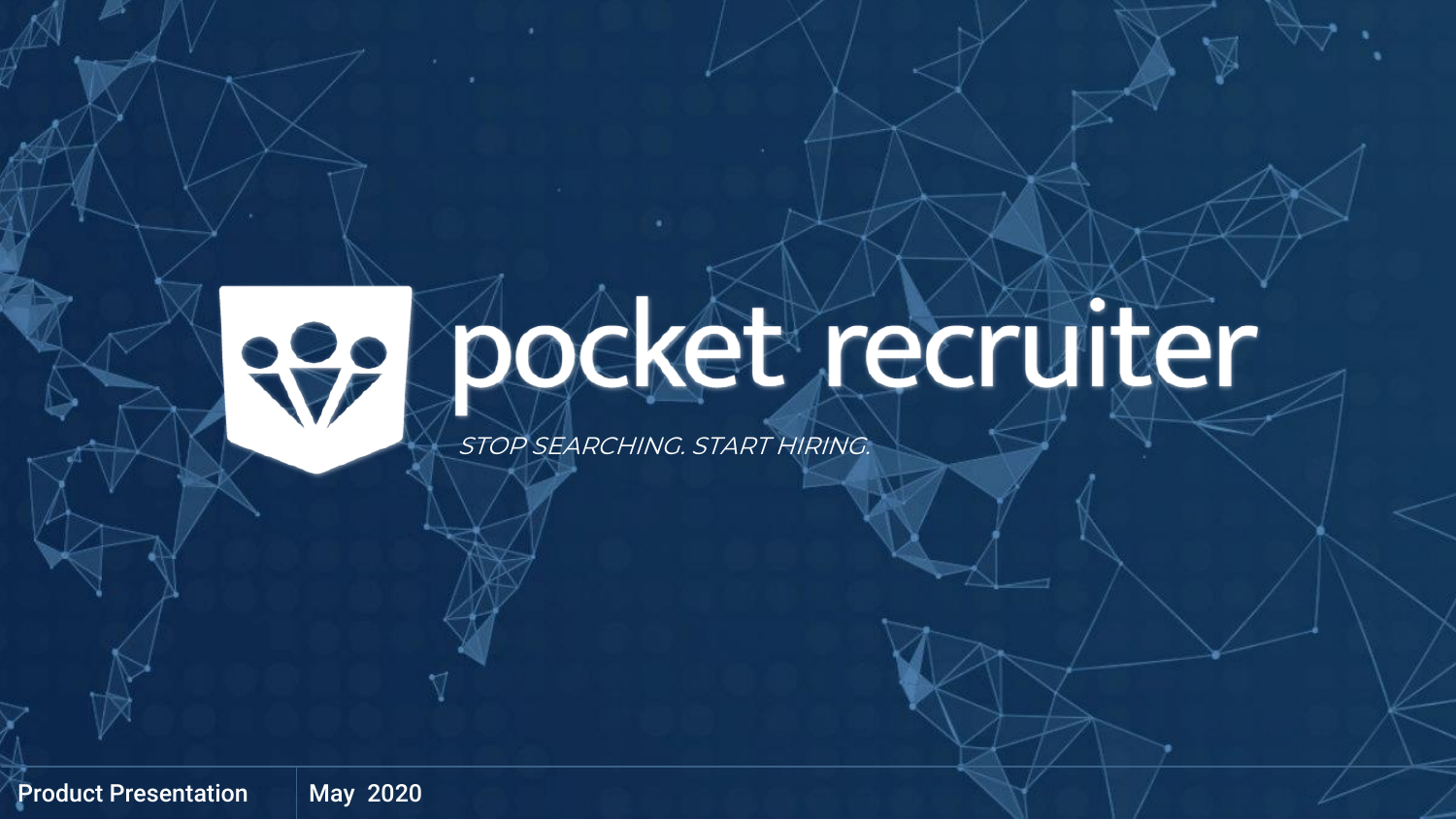## **The problem we solve**

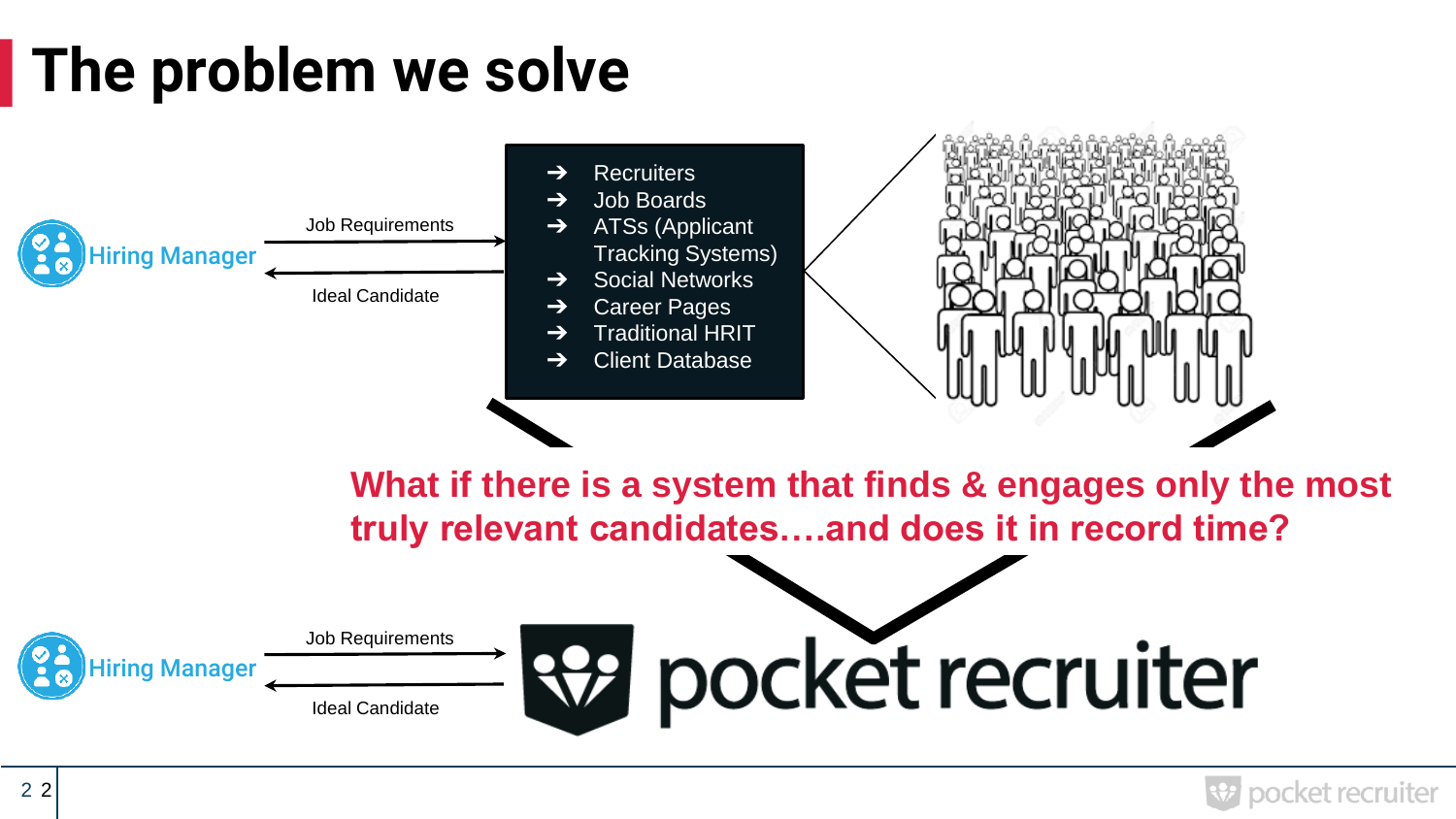#### **Automate the entire recruitment process**